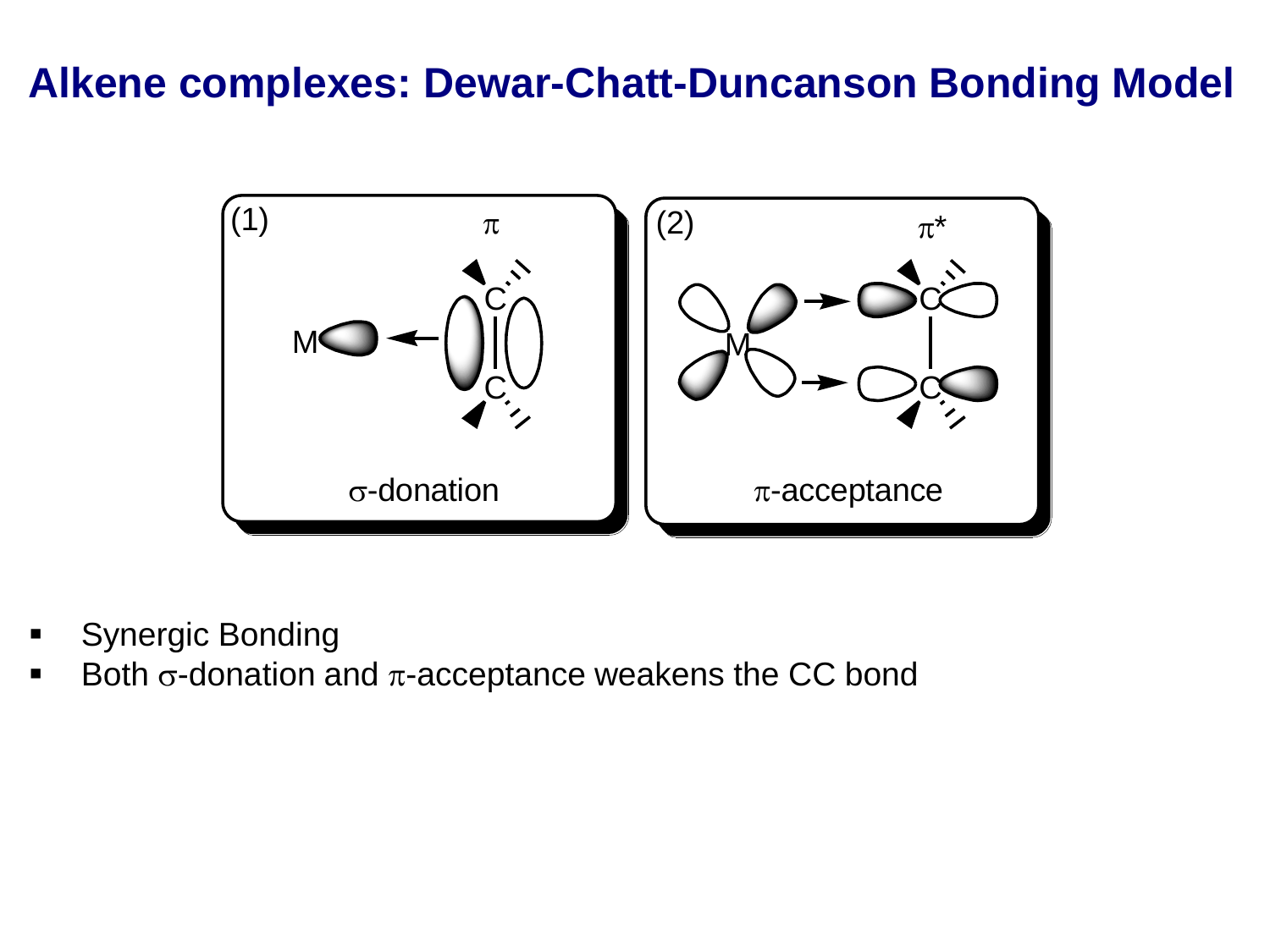## **Alkene Complexes**

### ▪ **Alkene** *versus* **Metallacyclopropane Complex**



### ▪ **Synthesis of Alkene Complexes**

**Substitution :** [PtCl<sup>4</sup> ] 2- + C2H<sup>4</sup> [PtCl3(C2H4)] - + Cl -

#### **Reduction of a Higher Valent Metal in the Presence of an Alkene:**



#### **From Alkyl or Allyl Complexes:**

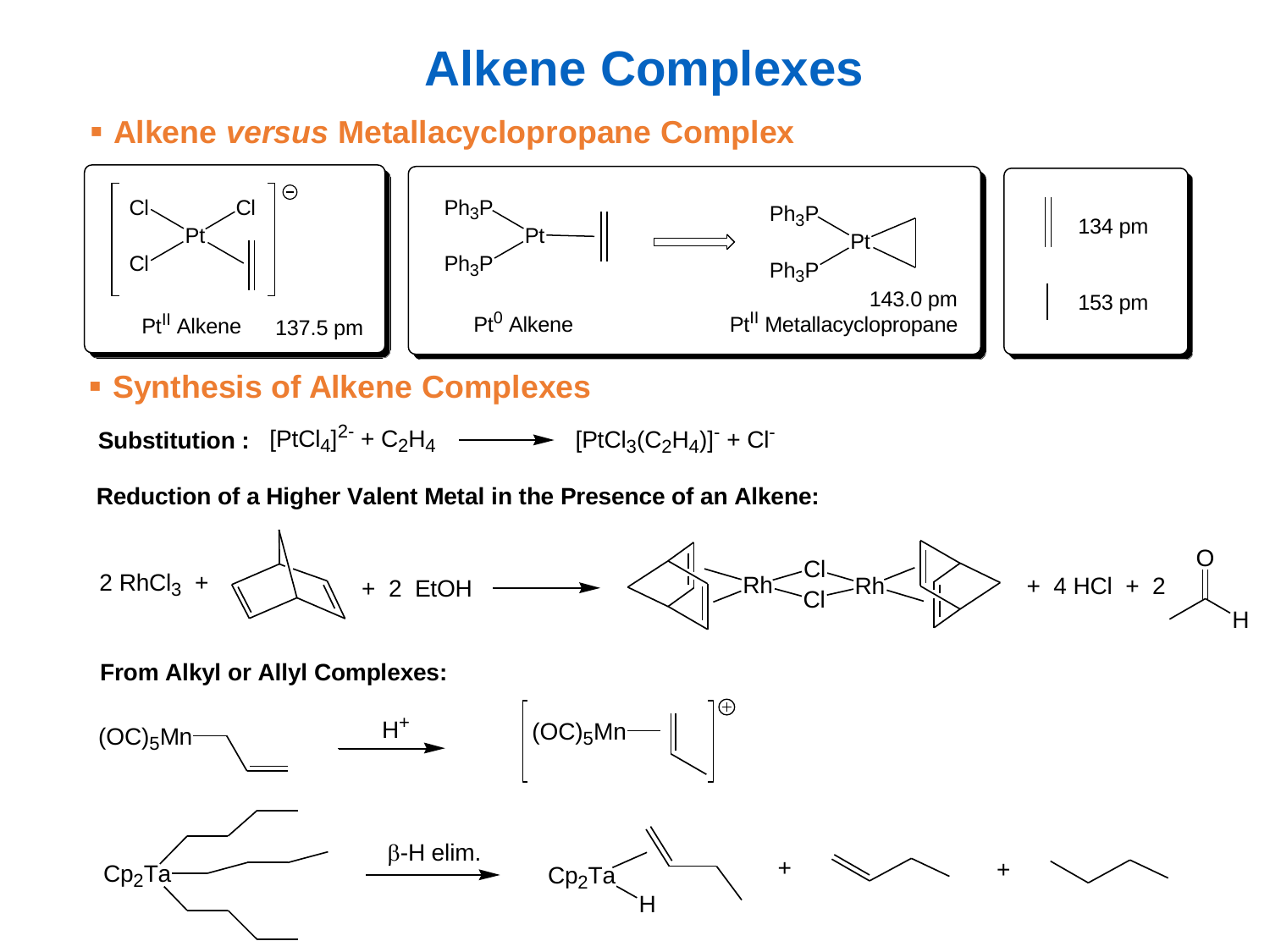### **Alkyne complexes: Dewar-Chatt-Duncanson Bonding Model**



- **Synergic Bonding**
- All four possible bonding interactions weaken the CC bond
- **EXERGE Alkynes can be 2 or 4 electron donors, depending on whether the**  $\pi_{\perp}$  **interaction is** significant for a given complex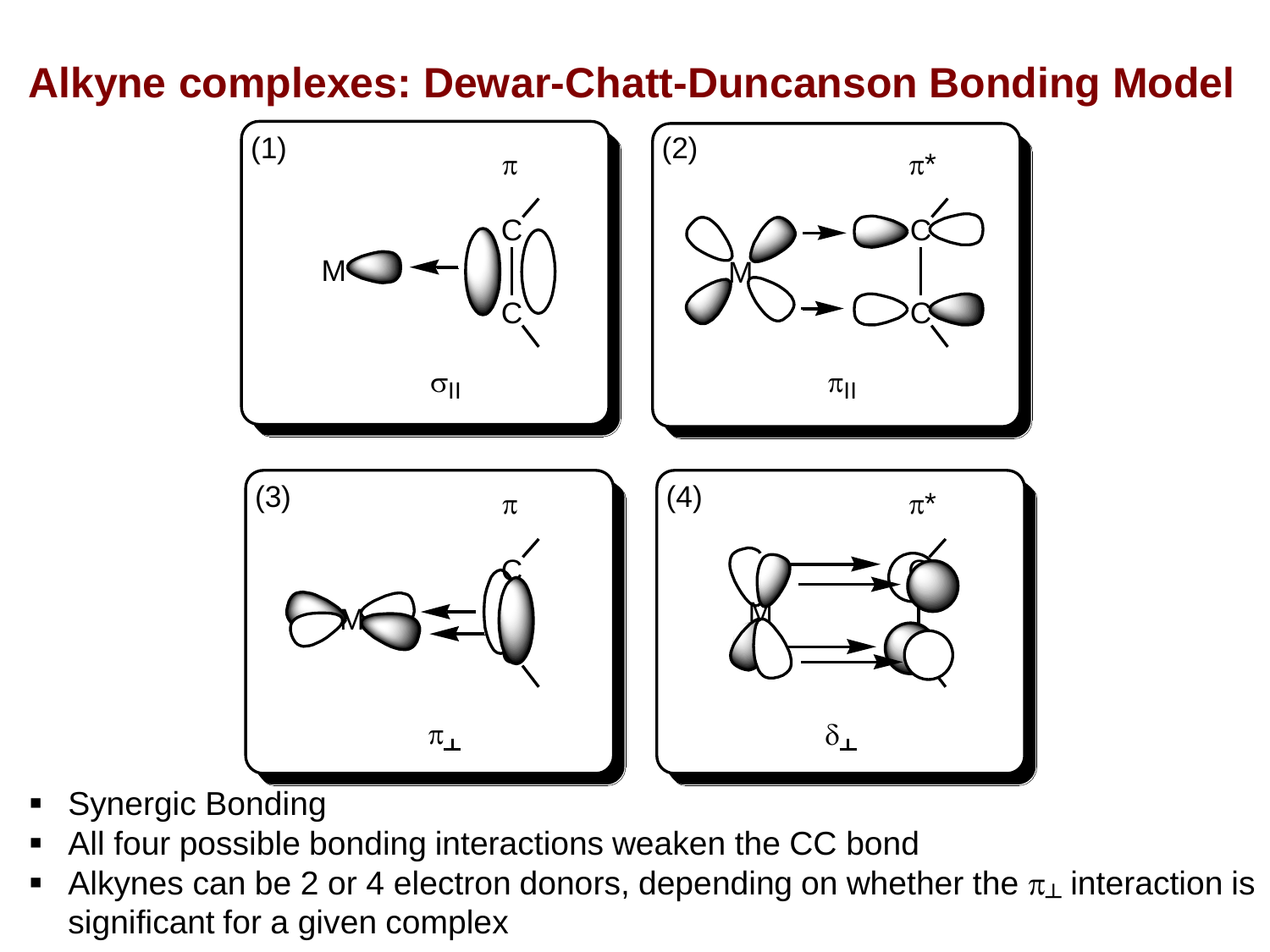# **Alkynes Complexes**

▪ **Alkyne** *versus* **Metallacyclopropene Complex**

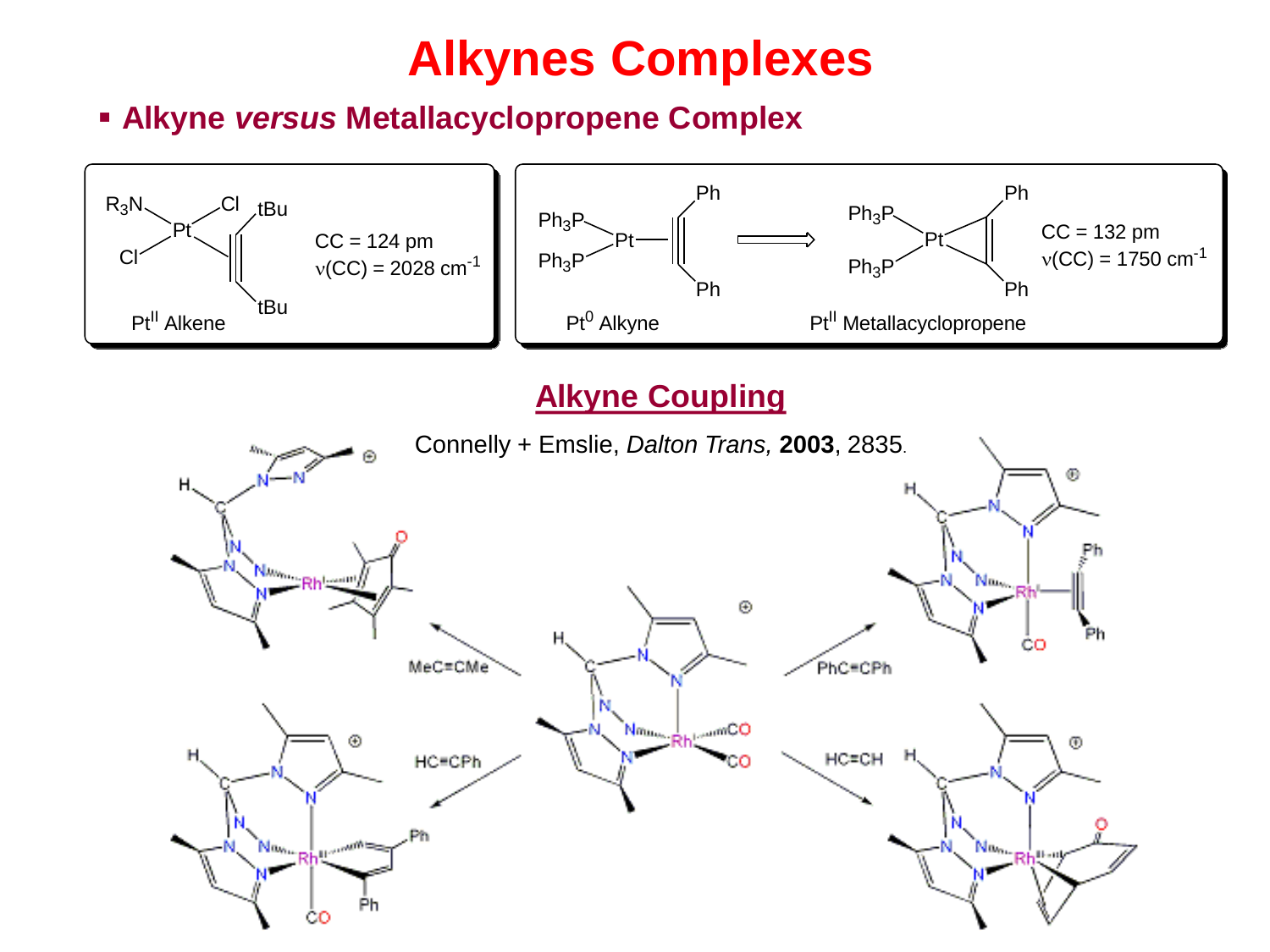# **Allyl Complexes**